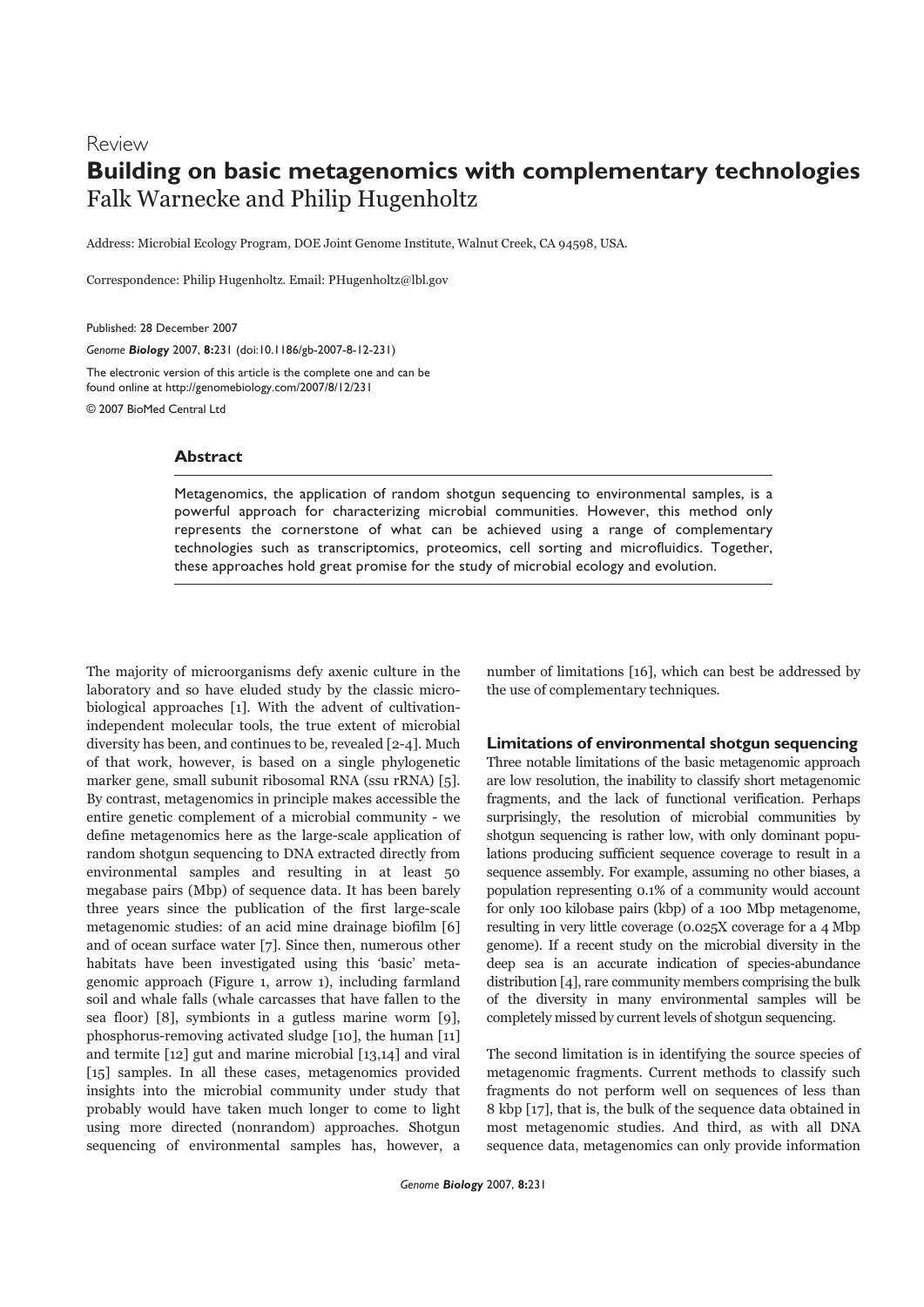

#### **Figure 1**

Enhancing the basic metagenomic approach through complementary technologies. The metagenomic analysis of microbial communities by random shotgun sequencing (arrow 1) is being enriched in one dimension by parallel detection and analysis of transcripts ('metatranscriptomics', arrow 2) and of expressed proteins ('metaproteomics', arrow 3). In addition, because of the complexity of most natural microbial communities a separation of the community into populations enriched in a particular group of microorganisms and even into individual cells would be advantageous. Whole-genome amplification (WGA) is beginning to be validated as an approach to metagenomic and metatranscriptomic analysis in such samples, but there are still some methodological constraints to be overcome (see text). The horizontal arrows indicate examples of techniques that can be used to move to the next level of analysis, for example, **(a)** flow sorting and filtration and **(b)** microfluidics and flow sorting. SIP, stable isotope probing.

on metabolic potential, and only for genes with recognizable homology with biochemically characterized proteins.

# **Divide and conquer**

The first two limitations can be addressed by dividing microbial communities into simpler subsets, which facilitates contig identification and greater genomic coverage of populations. Ironically, cultivation of pure strains is an excellent example of this divide-and-conquer approach, as single cells or microcolonies are separated from an environmental inoculum and grown clonally on artificial media. However, directed cultivation of organisms of environmental relevance is typically difficult to achieve [1,18,19], although metagenomic studies can provide valuable guidance for such efforts [20].

Cultivation-independent methods to subdivide microbial communities into enriched populations (see Figure 1, arrow a) often rely on the physical properties of the target cells. For example, populations comprising cells of atypical size can be effectively enriched via filtration. This approach was successfully applied to enrich phylogenetically novel populations of ultra-small archaea using filters with a 0.45 µm pore size [21,22]. Both enriched populations have been the subject of subsequent genome sequencing projects ([23] and B.J. Baker, E.E. Allen and J.F. Banfield, unpublished work; see [24]). In a metagenomic project studying bacterial endosymbionts of a gutless marine oligochete worm, a Nycodenz density-gradient centrifugation was used to separate the bacterial and eukaryotic host-cell populations, improving the recovery of the bacterial genome sequences in subsequent shotgun sequencing [9].

More sophisticated techniques for separating cells from communities are also being applied, including fluorescenceactivated cell sorting (FACS [25]) and microfluidics [26] (see Figure 1). FACS can be used to rapidly sort large numbers of cells belonging to specific populations on the basis of cell properties such as size, DNA content, photosynthetic pigments or fluorescently labeled probes targeting the cells [27-29]. Such sorting can provide enough biomass to allow direct extraction of DNA or RNA for the polymerase chain reaction (PCR) and shotgun sequencing. FACS and microfluidics can also be used to separate individual cells, with the caveat that single cells require whole-genome amplification, for example by multiple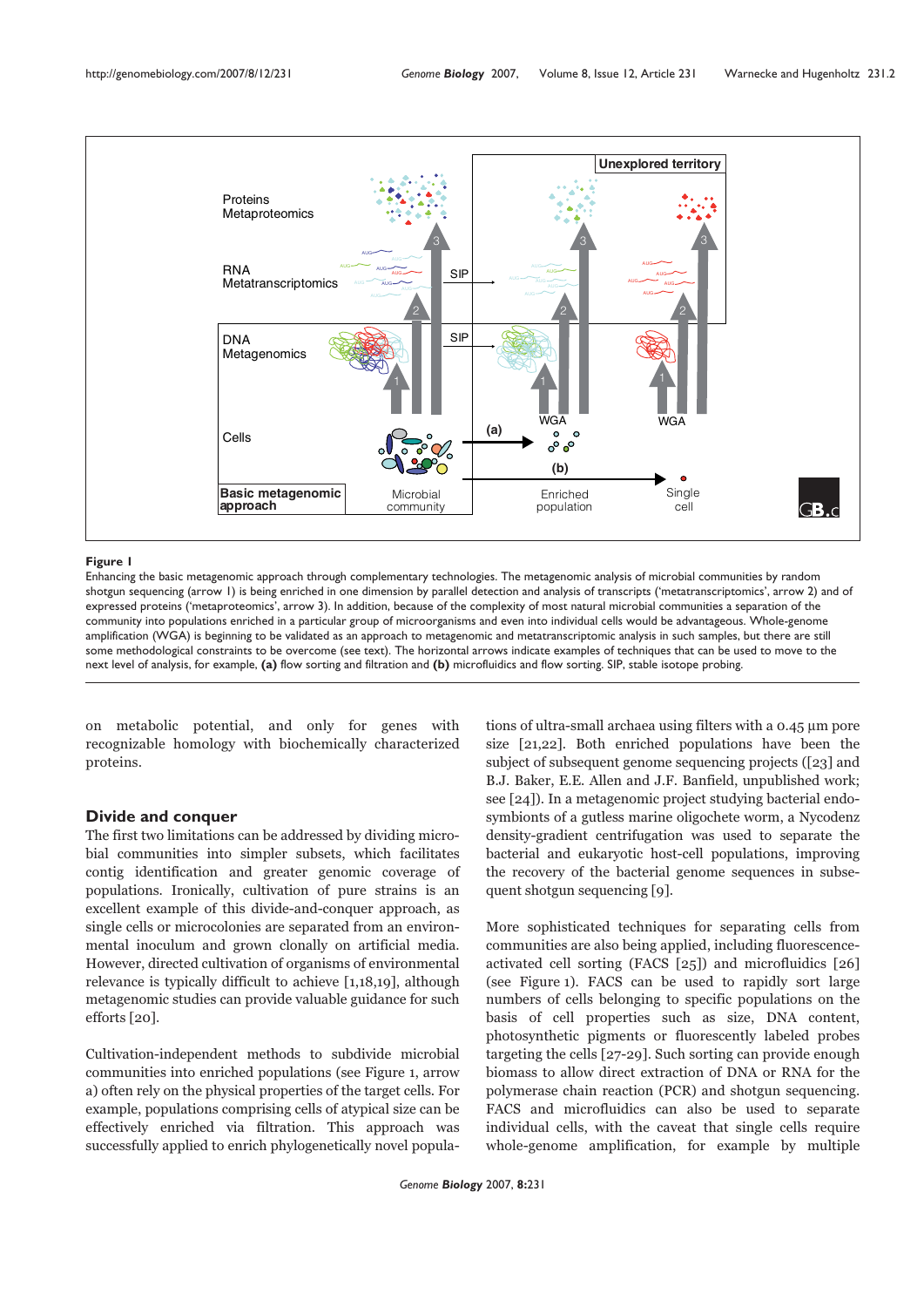strand displacement amplification (MDA [30]), to provide enough genomic DNA for shotgun sequencing.

Co-localization of PCR-amplified marker genes (such as ssu rRNA) and functional genes in single cells has recently been demonstrated in two independent studies. Ottesen and colleagues [31] used highly parallelized microfluidic chambers to separate individual cells and, via PCR, were able to link a key metabolic gene in homoacetogenesis to the ssu rRNA of treponeme spirochetes present in the termite hindgut. Bacterial homoacetogenesis delivers the major carbon and energy source (acetate) for the host termite, and hence represents an important link in this mutualistic symbiosis. Stepanauskas and Sieracki [32] flow sorted single marine planktonic cells into microtiter plates and identified a range of bacteria containing proteorhodopsin and other genes after MDA and PCR. In fact, their results hint at flavobacteria as major carriers of the proteorhodopsin gene. Compared with large-scale shotgun sequencing, this approach represents a rather low-cost alternative for studying the metabolic potential of uncultivated microbes. In summary, both the studies mentioned above mark an important milestone in microbial ecology - the systematic linkage of identity with function in uncultivated microorganisms. PCR-based colocalization of genes is, however, limited by existing sequence data and cannot access novel gene families discovered by random shotgun sequencing.

The holy grail of de novo sequencing of sorted cells, and individually sorted cells in particular, is to obtain a finished genome and thus a complete inventory of an organism's genetic potential. The feasibility of genome sequencing from just one or a few cells has been validated by using MDA and partial sequencing of species with known genome sequence (Escherichia coli [33] and Prochlorococcus [34]). This approach has been applied to members of the candidate bacterial phylum TM7 from the human mouth [35] and from soil [36], yielding some insights into the metabolic potential of novel uncultivated organisms. For example, the presence of genes for type IV pilus biosynthesis in the isolates from both studies [35,36] study may hint at a gliding motility known from some Gram-positive bacteria. However, the majority of genes of the TM7 genomes studied bear little similarity to genes of characterized proteins.

Full genome sequencing from a single microbial cell (Figure 1, arrow 1) remains problematic, however, due to contamination, uneven genome coverage and chimeric sequence formation during MDA [34,37]. A number of solutions have been proposed to somewhat mitigate these limitations. Reducing the reaction volume increases the specific template concentration, leading to fewer chimeric sequences [37]. Microfluidic devices allow MDA reactions at the nanoliter scale, which increases the specific template concentration by three orders of magnitude [35]. Uneven genome coverage, on the other hand, seems random [33] and hence pooling of separate MDA reactions from individual but genomically identical cells [36] should improve coverage.

#### **Going beyond metabolic potential**

A major criticism of metagenomics is that it is, to some extent, crystal-ball gazing as one attempts to infer the metabolism of organisms from their DNA sequence alone (the third limitation raised earlier: lack of functional verification). Indeed, purely metagenomic studies often raise more questions than they can answer. Transcriptomic and proteomic analyses have been applied for several years to microbial isolates in order to observe their expressed metabolic potential [38,39]. These approaches have recently been applied in a high-throughput fashion to microbial communities - coining the terms 'metatranscriptomics' and 'metaproteomics'.

A technical difficulty associated with transcriptomics in bacteria and archaea is separating mRNAs from the dominant rRNAs. The poly(A) tail of eukaryotic mRNAs (which facilitates their separation from rRNAs before cDNA synthesis) is not present on bacterial and archaeal transcripts [40]. Leininger and colleagues [41] circumvented this problem to some extent by simply using the brute force of the new massively parallel short-read sequencing technologies to absorb the loss of transcript sequence output due to the predominance of rRNA. Through this approach they provided unexpected evidence for members of the Crenarchaeota being the most active ammonia-oxidizing microorganisms in soil ecosystems [41].

Modern proteomic methods based on mass spectrometry allow a fine-scale analysis of the expressed proteins of microbial communities [42]. By combining such techniques with genomic data, Lo et al. [43] were able to distinguish strain-specific protein variants differing in only a single amino-acid residue from a different site in the same mine. Interestingly, 48% of the proteins predicted in the genome sequence of the most abundant member in this system, Leptospirillum group II, were detected by proteomics. This value is higher than those reported for many proteomic analyses of isolates and may point to a heterogeneity of metabolic states in naturally occurring populations [42].

# **Unexplored territory**

By describing techniques that extend the basic metagenomic approach in two dimensions - gene expression and translation (Figure 1, arrows 2,3) and community fractionation (Figure 1, arrows a,b) - additional combinations become apparent that remain to be explored (see Figure 1 'Unexplored teritory'). Applying transcriptomics and proteomics to separated populations will allow functional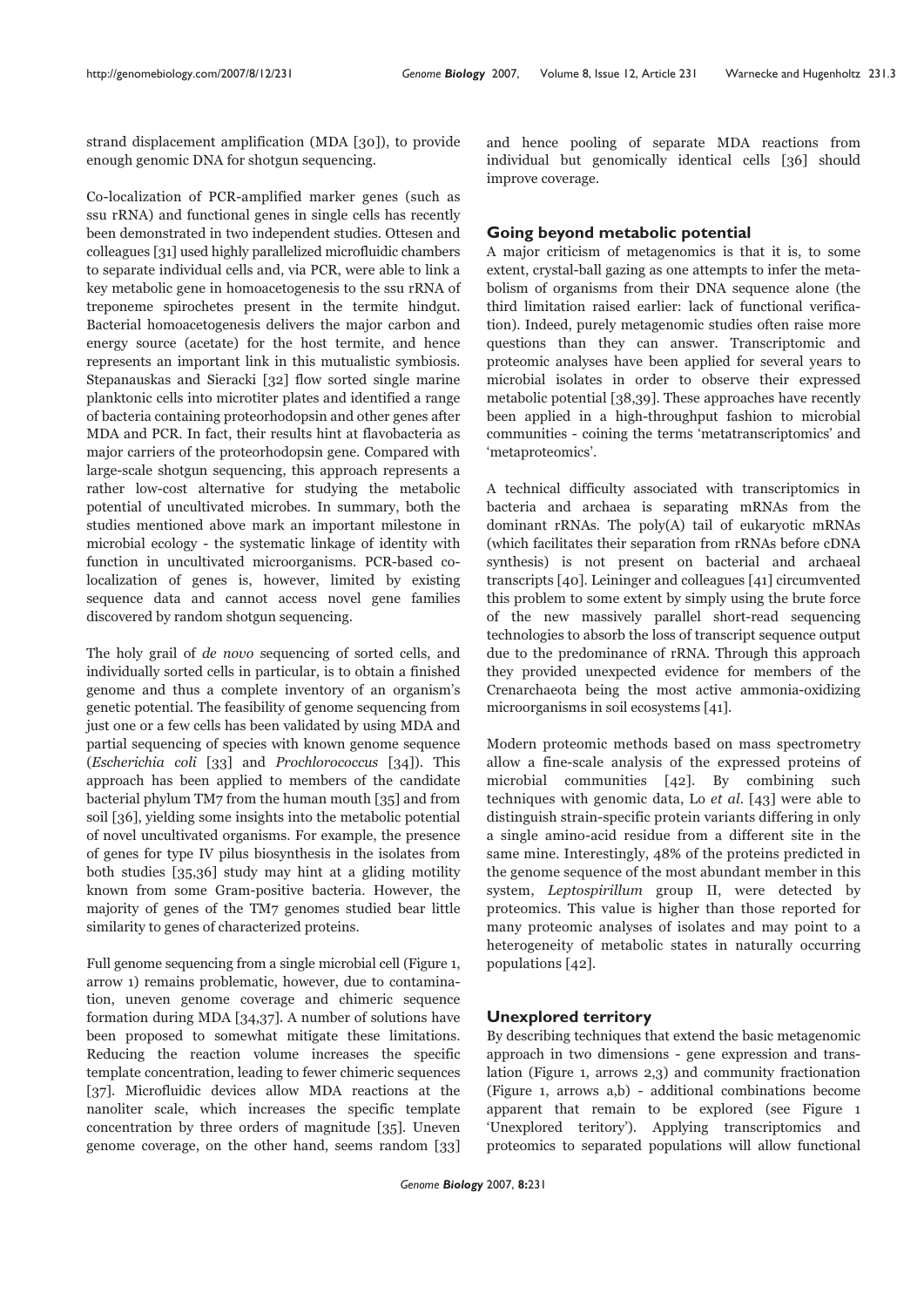characterization of species that have been inaccessible via cultivation so far. The many phyla in the tree of life without genome-sequenced representatives will provide attractive targets for this type of analysis [2].

The application of transcriptomics and proteomics to enriched populations or even individual microbial cells taken directly from the environment remains technically challenging (see Figure 1, arrows 2,3). However, the technical hurdles may not be insurmountable. For instance, electrospray ionization/mass spectrometry can provide greater sensitivity than the currently standard liquid chromatography mass spectrometry used in proteomics, leading to smaller sample size requirements [44]. Commercial kits are already available for amplifying RNAs from as few as 50 cells (for example, QuantiTect™ from Qiagen) paving the way for single-cell transcriptomics. Such methods would allow functional characterization of single cells, providing insights into the heterogeneity of expression postulated to exist in microbial cell populations [45]. Moreover, if these approaches prove viable, such population expression heterogeneity would be assessable in the context of the community from which the population was derived.

Although there is still great scope for application of the basic metagenomic approach to microbial communities - in making spatial series [14] and in population genomics [46,47] for example - researchers are making concerted efforts to extend and enhance metagenomics using techniques such as flow sorting, microfluidics, transcriptomics and proteomics. There are many other recently developed methods that can similarly be applied to build on or complement the basic metagenomic approach, including stable isotope probing [48], stable isotope mass spectroscopy [49] and subcellular high-resolution imaging [50], guaranteeing a rich and interesting future for those who study microbial ecology and evolution.

#### **References**

- 1. Kaeberlein T, Lewis K, Epstein SS: **Isolating "uncultivable" microorganisms in pure culture in a simulated natural environment.** *Science* 2002, **296:**1127-1129.
- 2. Hugenholtz P: **Exploring prokaryotic diversity in the genomic era.** *Genome Biol* 2002, **3:**reviews0003.1-0003.8.
- 3. Rappe MS, Giovannoni SJ: **The uncultured microbial majority.** *Annu Rev Microbiol* 2003, **57:**369-394.
- Sogin ML, Morrison HG, Huber JA, Welch DM, Huse SM, Neal PR, Arrieta | M, Herndl G|: Microbial diversity in the deep sea and **the underexplored "rare biosphere".** *Proc Natl Acad Sci USA* 2006, **103:**12115-12120.
- 5. Pace NR: **A molecular view of microbial diversity and the biosphere.** *Science* 1997, **276:**734-740.
- 6. Tyson GW, Chapman J, Hugenholtz P, Allen EE, Ram RJ, Richardson PM, Solovyev VV, Rubin EM, Rokhsar DS, Banfield JF: **Community structure and metabolism through reconstruction of microbial genomes from the environment.** *Nature* 2004, **428:**37-43.
- 7. Venter JC, Remington K, Heidelberg JF, Halpern AL, Rusch D, Eisen JA, Wu DY, Paulsen I, Nelson KE, Nelson W, *et al.*: **Environmental genome shotgun sequencing of the Sargasso Sea.** *Science* 2004, **304:**66-74.
- 8. Tringe SG, von Mering C, Kobayashi A, Salamov AA, Chen K, Chang HW, Podar M, Short JM, Mathur EJ, Detter JC, *et al.*: **Comparative**

**metagenomics of microbial communities.** *Science* 2005, **308:** 554-557.

- 9. Woyke T, Teeling H, Ivanova NN, Huntemann M, Richter M, Gloeckner FO, Boffelli D, Anderson IJ, Barry KW, Shapiro HJ, *et al.*: **Symbiosis insights through metagenomic analysis of a microbial consortium.** *Nature* 2006, **443:**950.
- 10. Garcia Martin H, Ivanova N, Kunin V, Warnecke F, Barry KW, McHardy AC, Yeates C, He S, Salamov AA, Szeto E, *et al.*: **Metagenomic analysis of two enhanced biological phosphorus removal (EBPR) sludge communities**. *Nat Biotechnol* 2006, **24:** 1263.
- 11. Gill SR, Pop M, DeBoy RT, Eckburg PB, Turnbaugh PJ, Samuel BS, Gordon JI, Relman DA, Fraser-Liggett CM, Nelson KE: **Metagenomic analysis of the human distal gut microbiome.** *Science* 2006, **312:**1355-1359.
- 12. Warnecke F, Luginbühl P, Ivanova N, Ghassemian M, Richardson TH, Stege JT, Djordjevic G, Aboushadi N, Sorek R, Tringe SG, *et al*.: **Functional metagenomics implicates termite hindgut bacteria as major catalysts in wood hydrolysis.** *Nature* 2007, **450:** 560-565.
- 13. DeLong EF, Preston CM, Mincer T, Rich V, Hallam SJ, Frigaard N-U, Martinez A, Sullivan MB, Edwards R, Brito BR, *et al.*: **Community genomics among stratified microbial assemblages in the ocean's interior.** *Science* 2006, **311:**496-503.
- Rusch DB, Halpern AL, Sutton G, Heidelberg KB, Williamson S, Yooseph S, Wu D, Eisen JA, Hoffman JM, Remington K, *et al.*: **The Sorcerer II Global Ocean Sampling expedition: northwest Atlantic through eastern tropical Pacific**. *PLoS Biol* 2007, **5:**e77.
- 15. Angly FE, Felts B, Breitbart M, Salamon P, Edwards RA, Carlson C, Chan AM, Haynes M, Kelley S, Liu H, *et al.*: **The marine viromes of four oceanic regions.** *PLoS Biol* 2006, **4:**e368.
- 16. Tyson GW, Hugenholtz P: **Environmental shotgun sequencing**. In *Encyclopedia of Genetics, Genomics, Proteomics and Bioinformatics.* New York: John Wiley & Sons; 2005.
- 17. Mavromatis K, Ivanova N, Barry K, Shapiro H, Goltsman E, McHardy AC, Rigoutsos I, Salamov A, Korzeniewski F, Land M, *et al.*: **Use of simulated data sets to evaluate the fidelity of metagenomic processing methods.** *Nat Methods* 2007, **4:**495.
- 18. Hahn MW: **Isolation of strains belonging to the cosmopolitan** *Polynucleobacter necessarius* **cluster from freshwater habitats located in three climatic zones.** *Appl Environ Microbiol* 2003, **69:**5248-5254.
- 19. Rappe MS, Connon SA, Vergin KL, Giovannoni SJ: **Cultivation of the ubiquitous SAR11 marine bacterioplankton clade.** *Nature* 2002, **418:**630-633.
- Tyson GW, Lo I, Baker BJ, Allen EE, Hugenholtz P, Banfield JF: **Genome-directed isolation of the key nitrogen fixer** *Leptospirillum ferrodiazotrophum* **sp. nov. from an acidophilic microbial community.** *Appl Environ Microbiol* 2005, **71:**6319-6324.
- 21. Baker BJ, Tyson GW, Webb RI, Flanagan J, Hugenholtz P, Allen EE, Banfield JF: **Lineages of acidophilic archaea revealed by community genomic analysis.** *Science* 2006, **314:**1933-1935.
- 22. Huber H, Hohn MJ, Rachel R, Fuchs T, Wimmer VC, Stetter KO: **A new phylum of Archaea represented by a nanosized hyperthermophilic symbiont.** *Nature* 2002, **417:**63-67.
- 23. Waters E, Hohn MJ, Ahel I, Graham DE, Adams MD, Barnstead M, Beeson KY, Bibbs L, Bolanos R, Keller M, *et al.*: **The genome of** *Nanoarchaeum equitans***: insights into early archaeal evolution and derived parasitism.** *Proc Natl Acad Sci USA* 2003, **100:**12984-12988.
- 24. **Joint Genome Institute: why sequence** *Euryarchaeota* **in acid mine drainage?** [http://www.jgi.doe.gov/sequencing/why/CSP2006/ Euryarchaeota.html]
- 25. Brehm-Stecher BF, Johnson EA: **Single-cell microbiology: tools, technologies, and applications.** *Microbiol Mol Biol Rev* 2004, **68:** 538-559.
- 26. Weibel DB, DiLuzio WR, Whitesides GM: **Microfabrication meets microbiology.** *Nat Rev Microbiol* 2007, **5:**209-218.
- 27. Fuchs BM, Zubkov MV, Sahm K, Burkill PH, Amann R: **Changes in community composition during dilution cultures of marine bacterioplankton as assessed by flow cytometric and molecular biological techniques.** *Environ Microbiol* 2000, **2:**191-202.
- 28. Robertson BR, Button DK, Koch AL: **Determination of the biomasses of small bacteria at low concentrations in a mixture of species with forward light scatter measurements by flow cytometry.** *Appl Environ Microbiol* 1998, **64:**3900-3909.